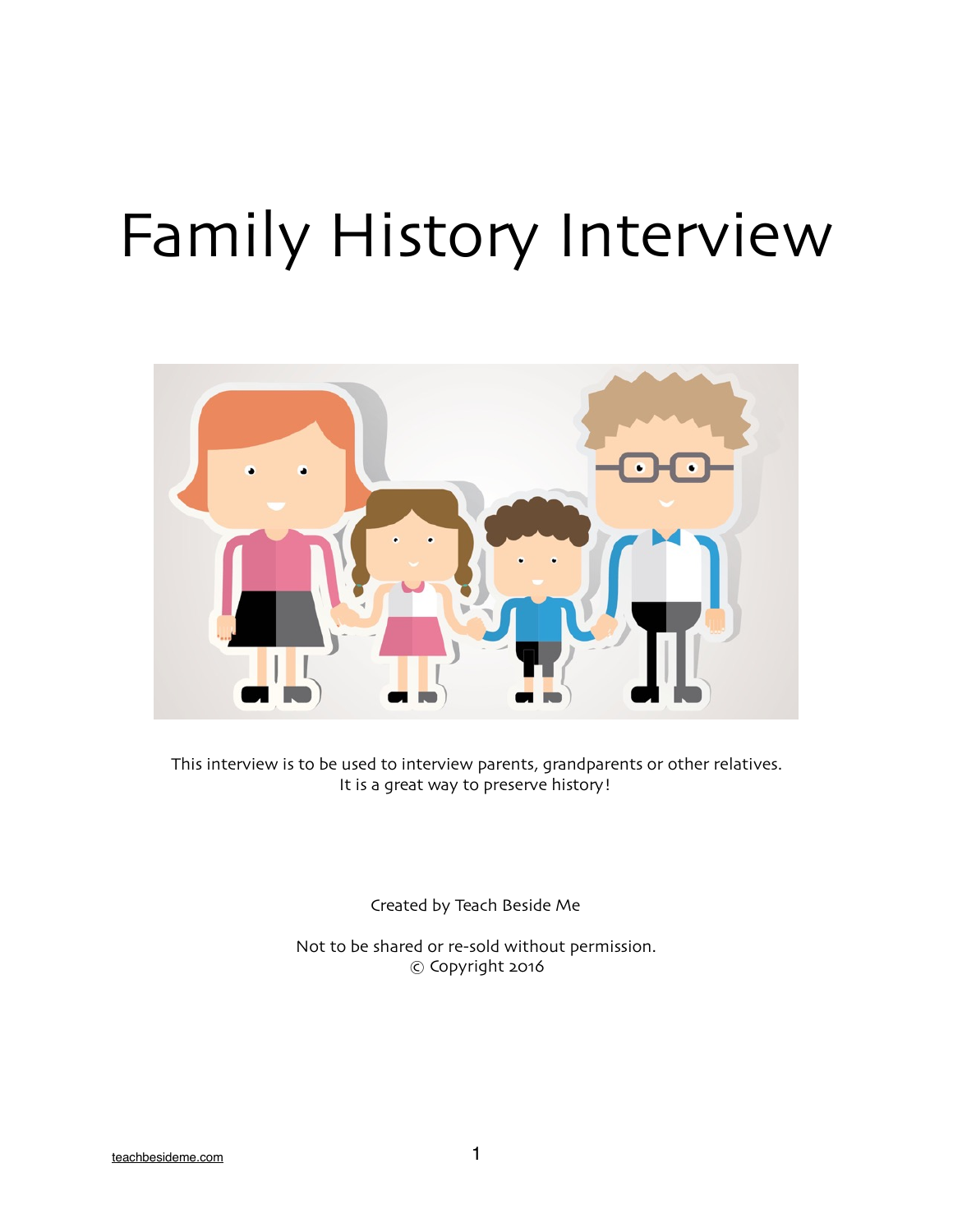

#### About Your Childhood

What is your full name?

Do/did you have any nicknames?

When were you born?

Where were you born?

What is your first memory?

[teachbesideme.com](http://teachbesideme.com) 2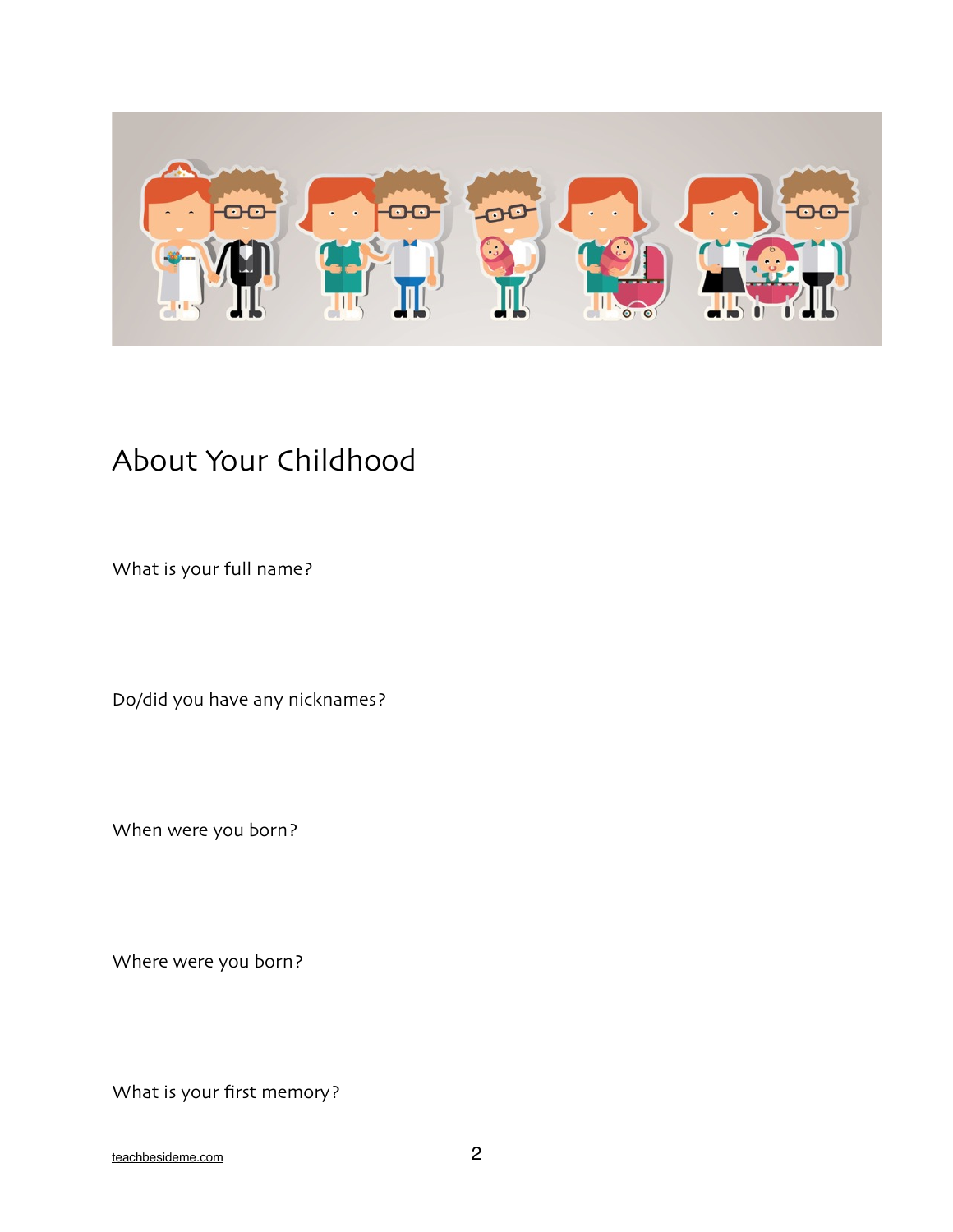Who is the oldest relative you remember? What do you remember about them?

Where did your ancestors originate from?

What are your parent's names?

Where were they from?

How did they meet?

What stories do you remember about your parents or grandparents lives?

What are the names of your siblings?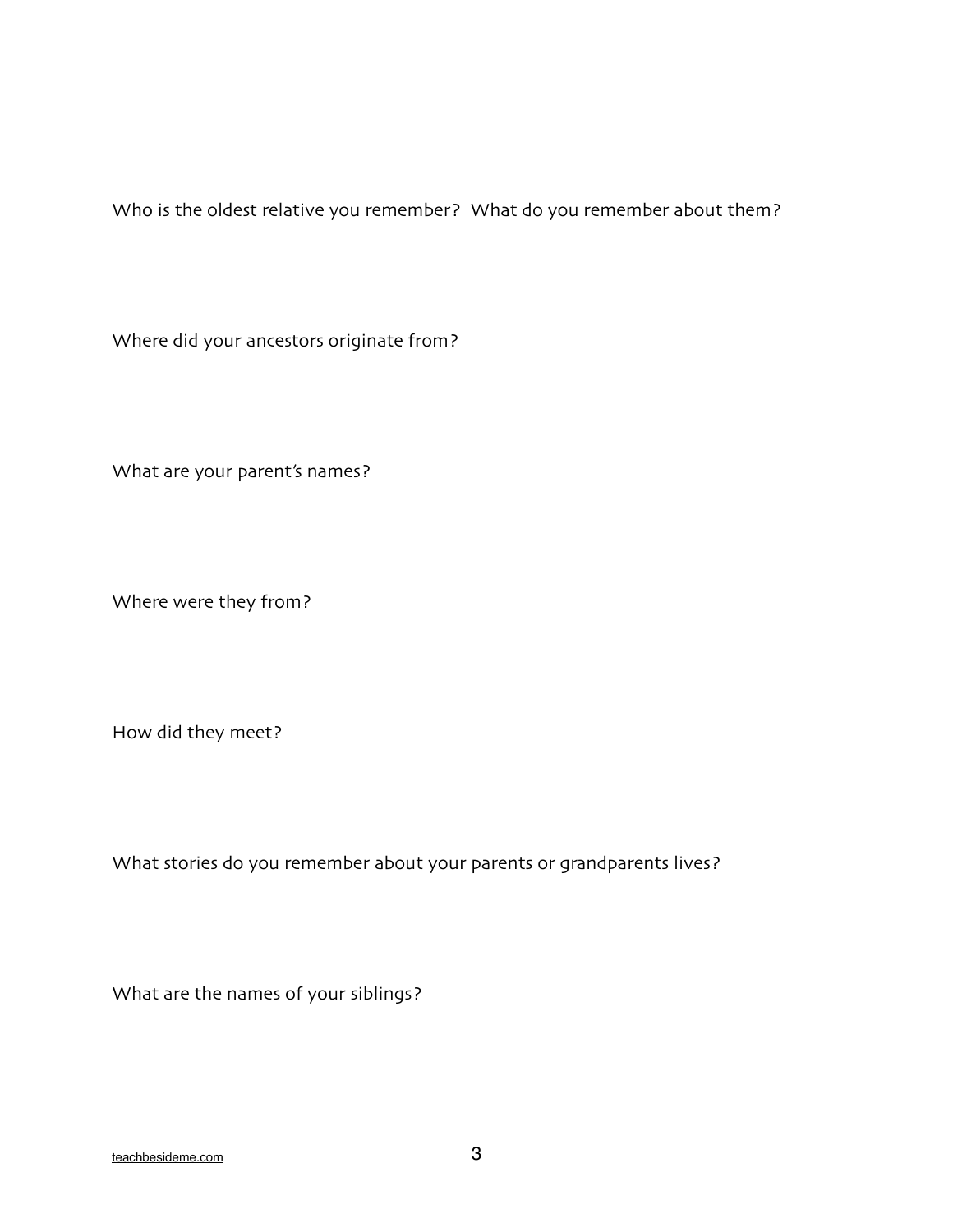What was your childhood home like?

What was your favorite dinner as a kid?

What were your favorite things to do as a child?

What were your favorite toys?

What games did you like to play?

What television shows did you like to watch?

What was your most memorable family vacation?

Who was your childhood best friend?

[teachbesideme.com](http://teachbesideme.com) 4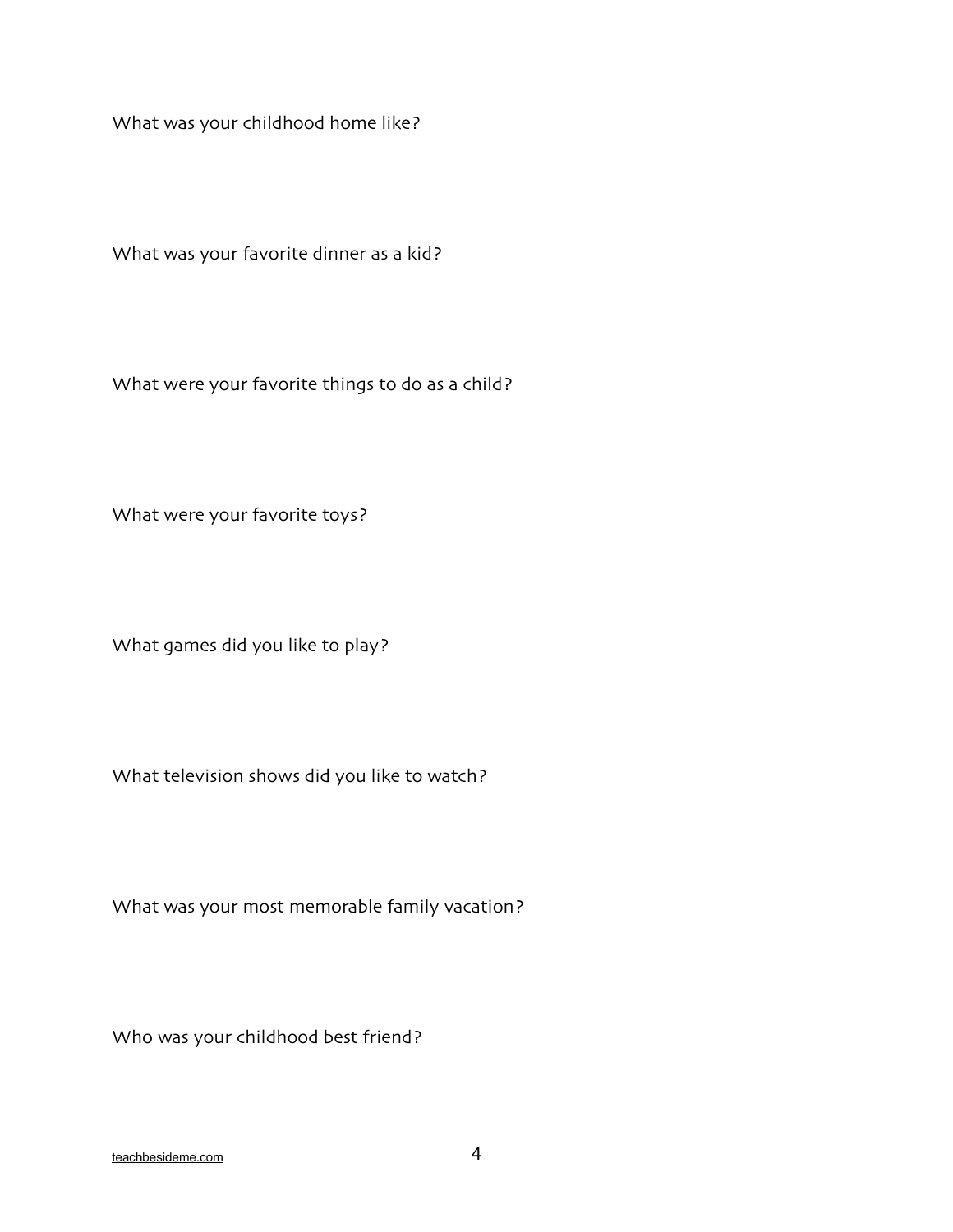What were your chores when you were young?

Did you have an allowance? How much? How did you spend your money?

How did your family celebrate holidays?

What are some of your favorite family traditions from your childhood?

Did you have any pets?

What valuable lessons do you feel you learned from your parents of grandparents?

What did you want to be when you grew up?

What major historical events do you remember from when you were young?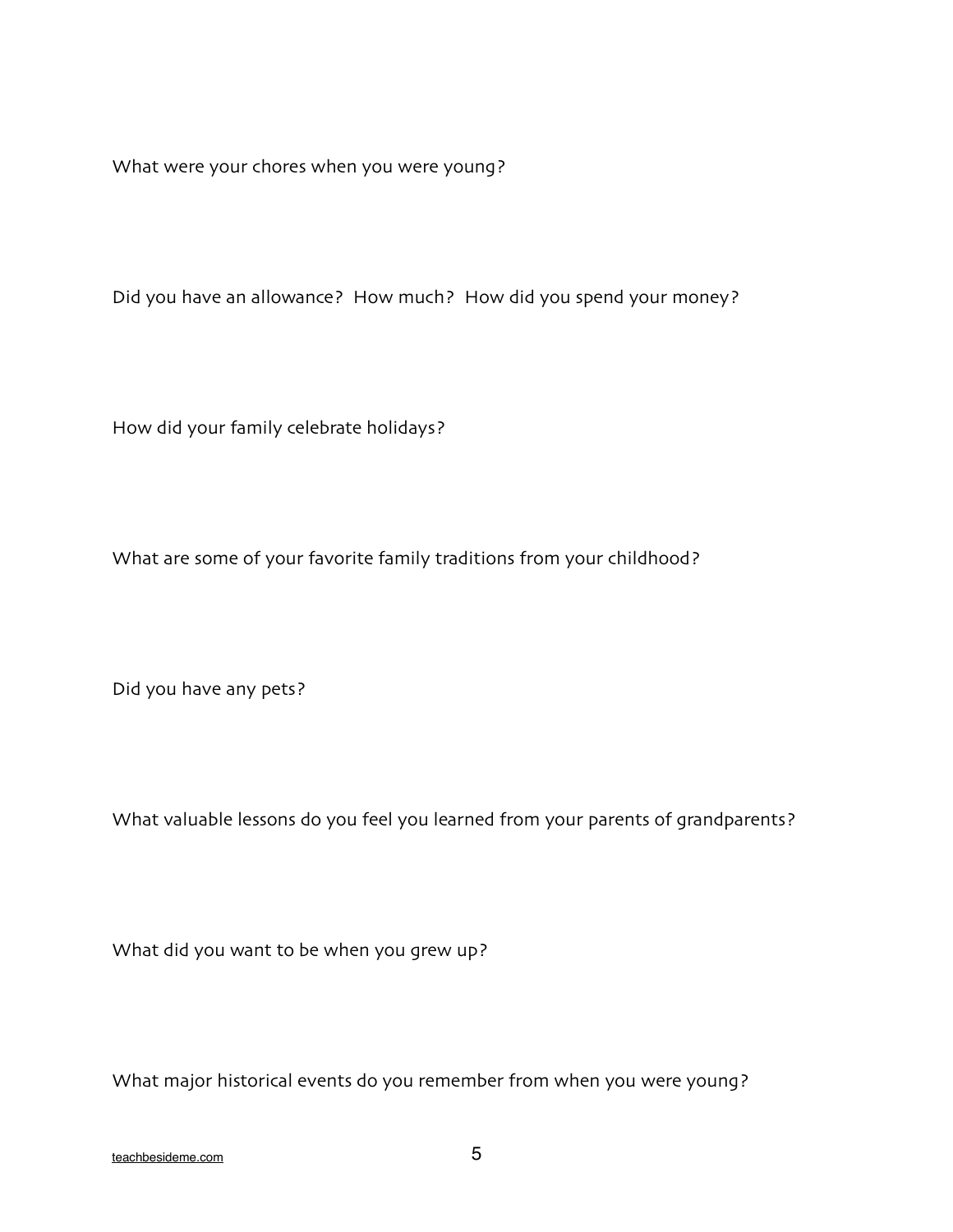How has technology changed since you were young?

Did your family go to church?

What was family dinner like in your home? Who cooked?

Who were your favorite musicians as a kid/teen?

Who were your heroes or role models?

What do you remember about politics or current events from when you were young?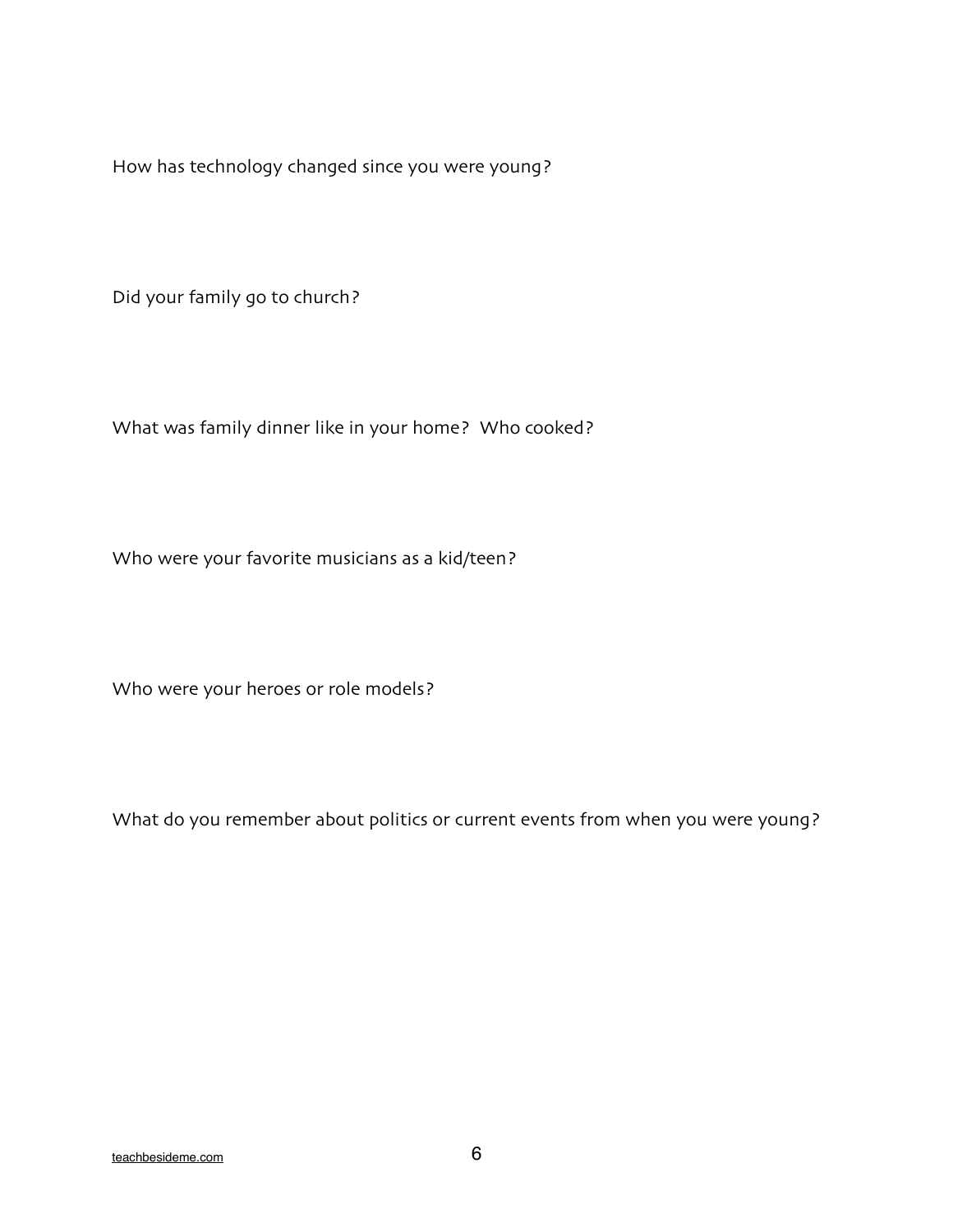

### About Your School and Work Life

What schools did you attend?

What subject did you like to learn about the most? What subject was hardest for you?

Were you part of any extracurricular activities?

How were your grades in school?

What level of schooling did you complete?

[teachbesideme.com](http://teachbesideme.com) 7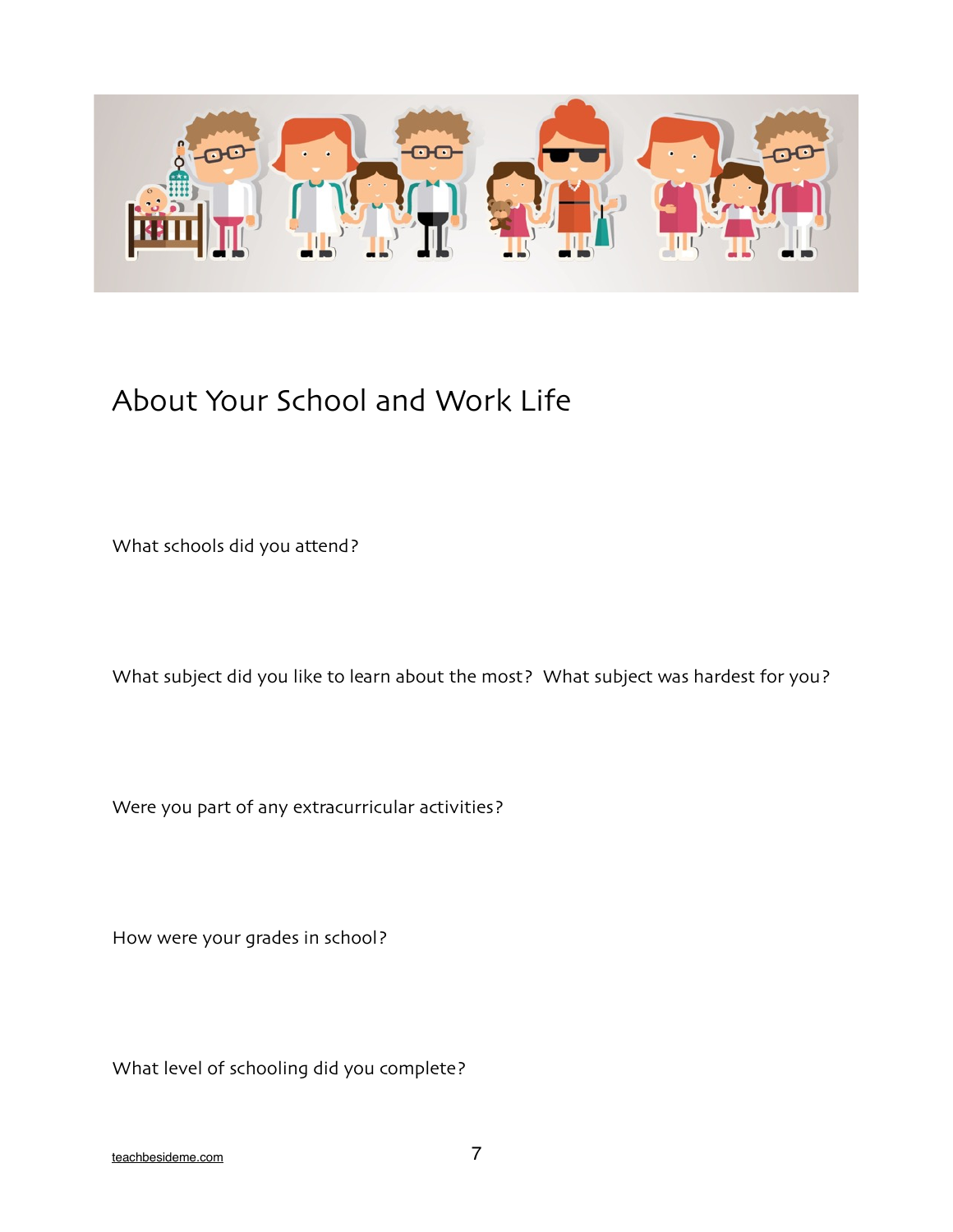Who was your favorite teacher? Why?

What was your first job?

Where else have you worked?

What did you do with your first paycheck?

Did you go to college? Where?

What was your degree in?

What job have you worked at the longest?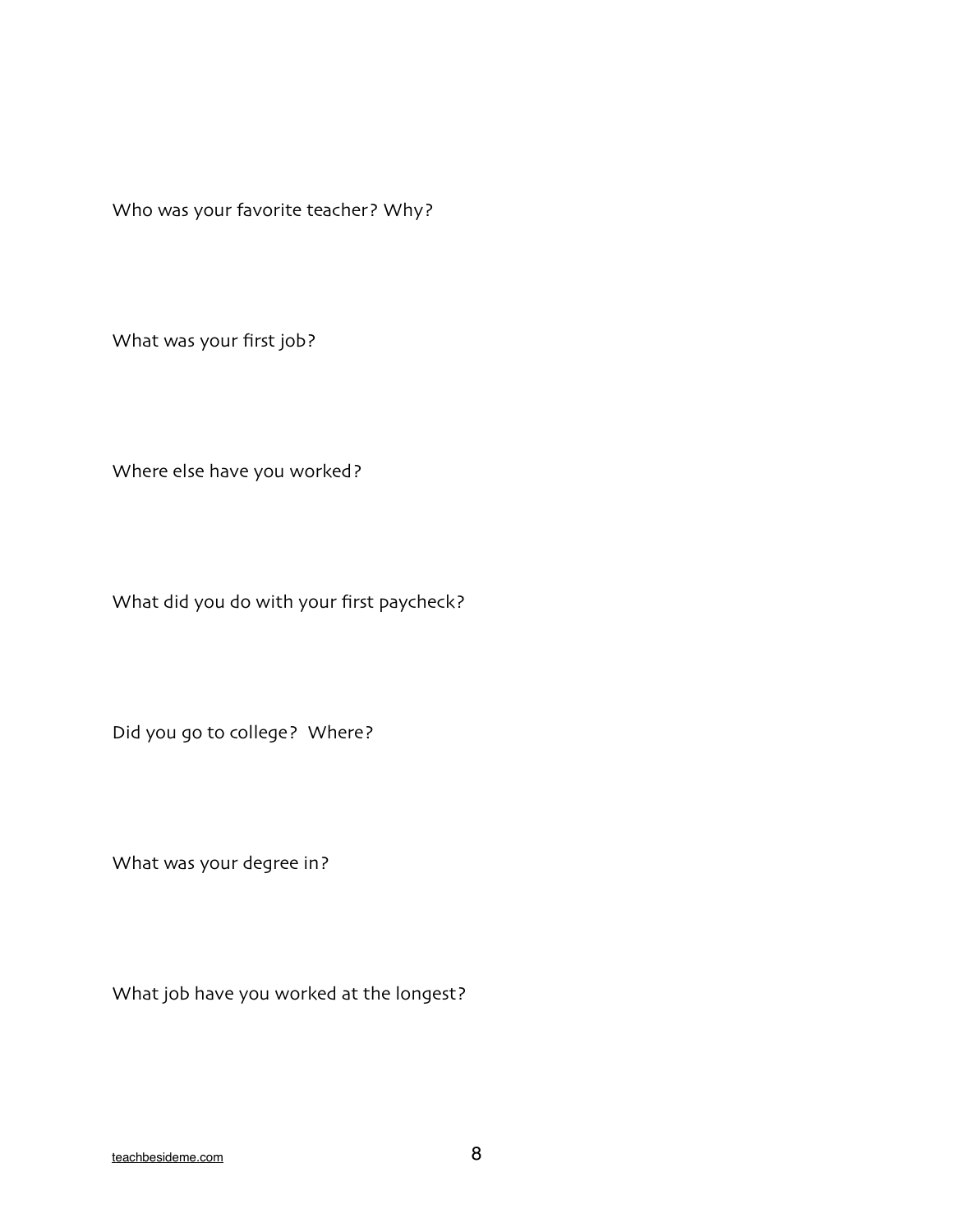

#### About Your Adult Life

If you are married, tell about how you met your spouse.

How long did you date each other?

Tell about the wedding proposal.

What was your wedding like?

Where were you married?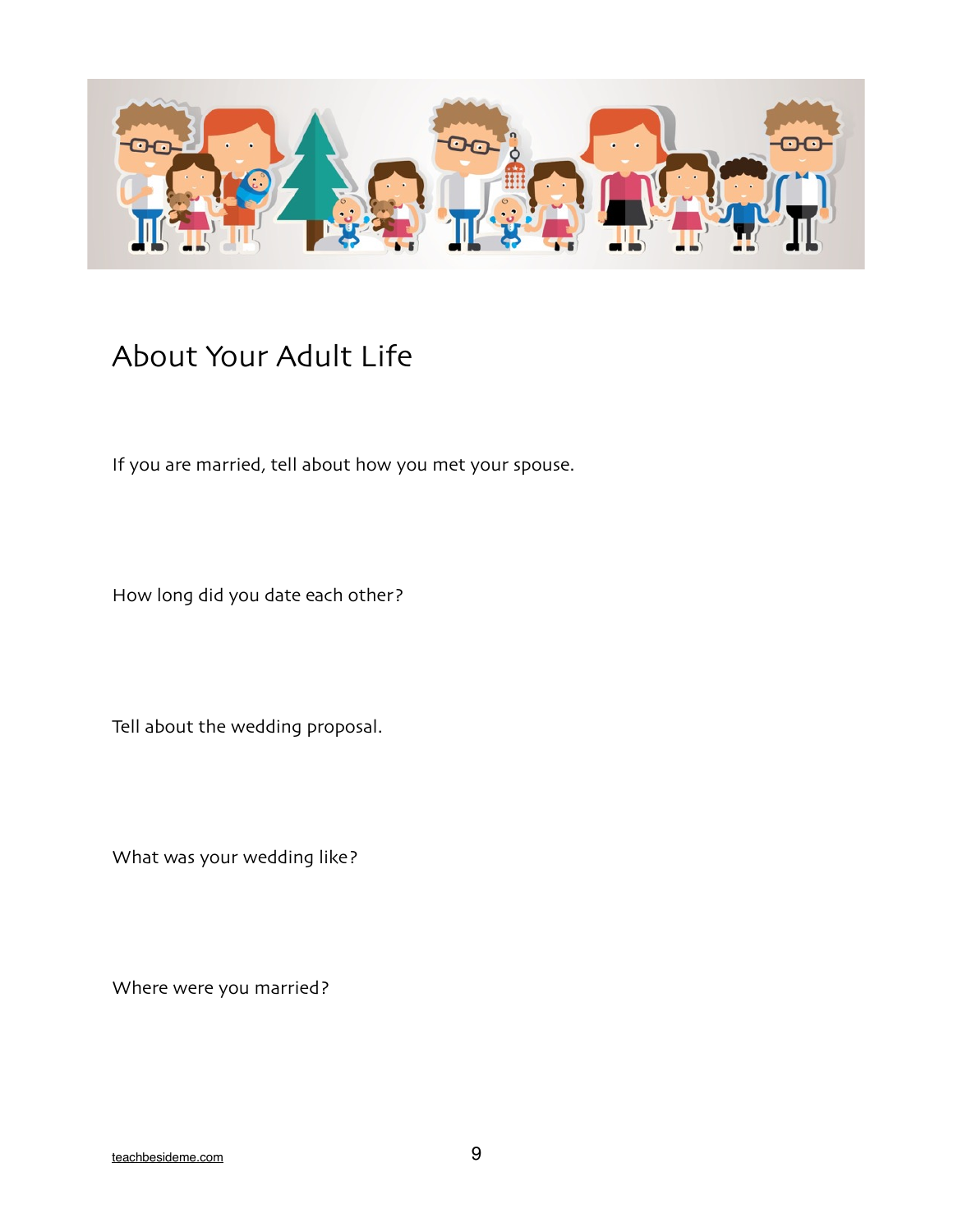Tell about when you found out your were having your first child.

How many kids did you have? What are their names?

How did you choose the names of your kids?

Tell about the day your first child was born.

How would you describe yourself politically?

What wars have been fought in your lifetime?

Are your parents still alive? If not when/how did they die?

Have you ever been hospitalized or had any serious health problems?

[teachbesideme.com](http://teachbesideme.com) and the state of the state of the state of the state of the state of the state of the state of the state of the state of the state of the state of the state of the state of the state of the state of the s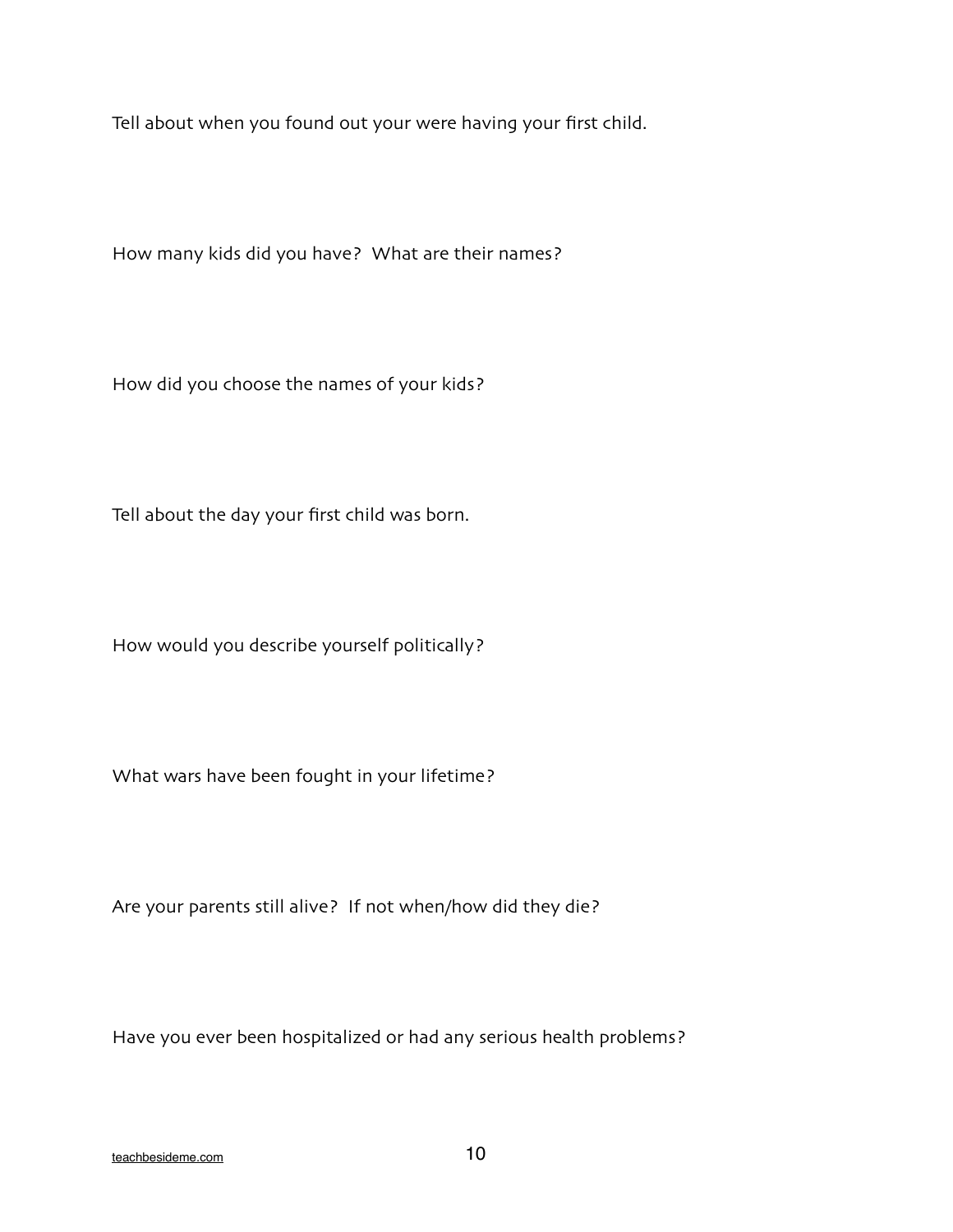Have you met any famous people in your lifetime?

What have been your favorite trips as an adult?

What are your hobbies and talents?